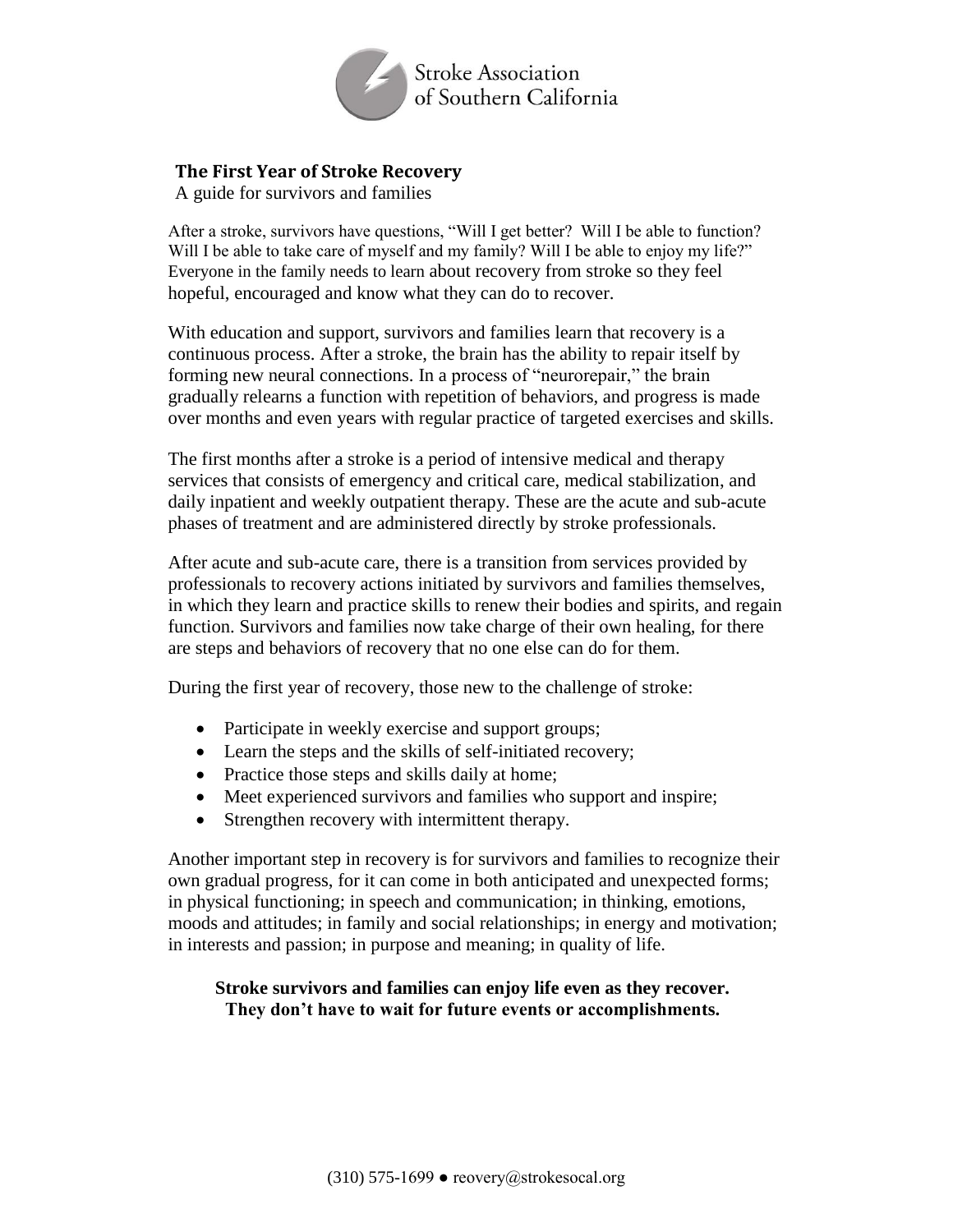

## **Empowerment after Stroke**

To be empowered is to have the ability, means and opportunity to do something

Loss of control is a major consequence of stroke. To varying degrees, stroke can affect every aspect of living, including mobility, dexterity, communication, strength, energy, thinking, emotions, mood, relationships, roles, and social, residential, occupational and financial stability. Stroke patients and their families frequently feel powerless and are afraid that their disabilities and circumstances are fixed and won't get better.

These feelings are understandable, because until recently, little could be done about stroke. Today, the situation is much different because there have been many advances in treatment and stroke survivors and families can enjoy their lives, even as they recover.

A word to describe how stroke survivors and families regain control is "empowerment." As survivors and families learn and practice the skills of recovery, they gradually restore physical, psychological and social abilities, and are inspired to make even more progress.

Progression in empowerment is reflected in how survivors see themselves. "Victims" feel overwhelmed and trapped by injury and consequences. "Survivors" have been injured but focus on recovery, and are determined to improve the quality of their lives. "Victors" lead satisfying and meaningful lives, with minimal distraction by the limitations of stroke.

Today, we have choices in how to respond to stroke. While we may have limited control during the acute phase of stroke, we have significant control over our recovery, daily life and the ultimate outcome. As we pass through the stages of uncertainty, challenge and healing, we find, within us, courage, patience, determination, adaptability, love for others and life, and will to live and thrive. We discover we are stronger than we thought.

Here are steps to empower recovery after stroke:

- Discover what we can do for ourselves to further our own recovery
- Learn about the process of physical, psychological and social recovery
- Practice the skills and behaviors of stroke recovery daily
- Proactively seek medical care and follow directions to protect our health
- Practice self-care, make necessary changes in lifestyle, manage health risk factors
- Believe that recovery can be continuous, with courage, determination and effort
- Connect with other survivors and families and learn how they have recovered
- With guidance, make a realistic plan to improve functions of our own choice
- Appreciate the gradual progress and the unanticipated benefits of recovery
- When we face limits, we learn to enjoy whatever portion of the glass is full
- This combination of behaviors strengthens recovery and prevents another stroke

#### **Empowerment is an antidote to loss of control and powerlessness**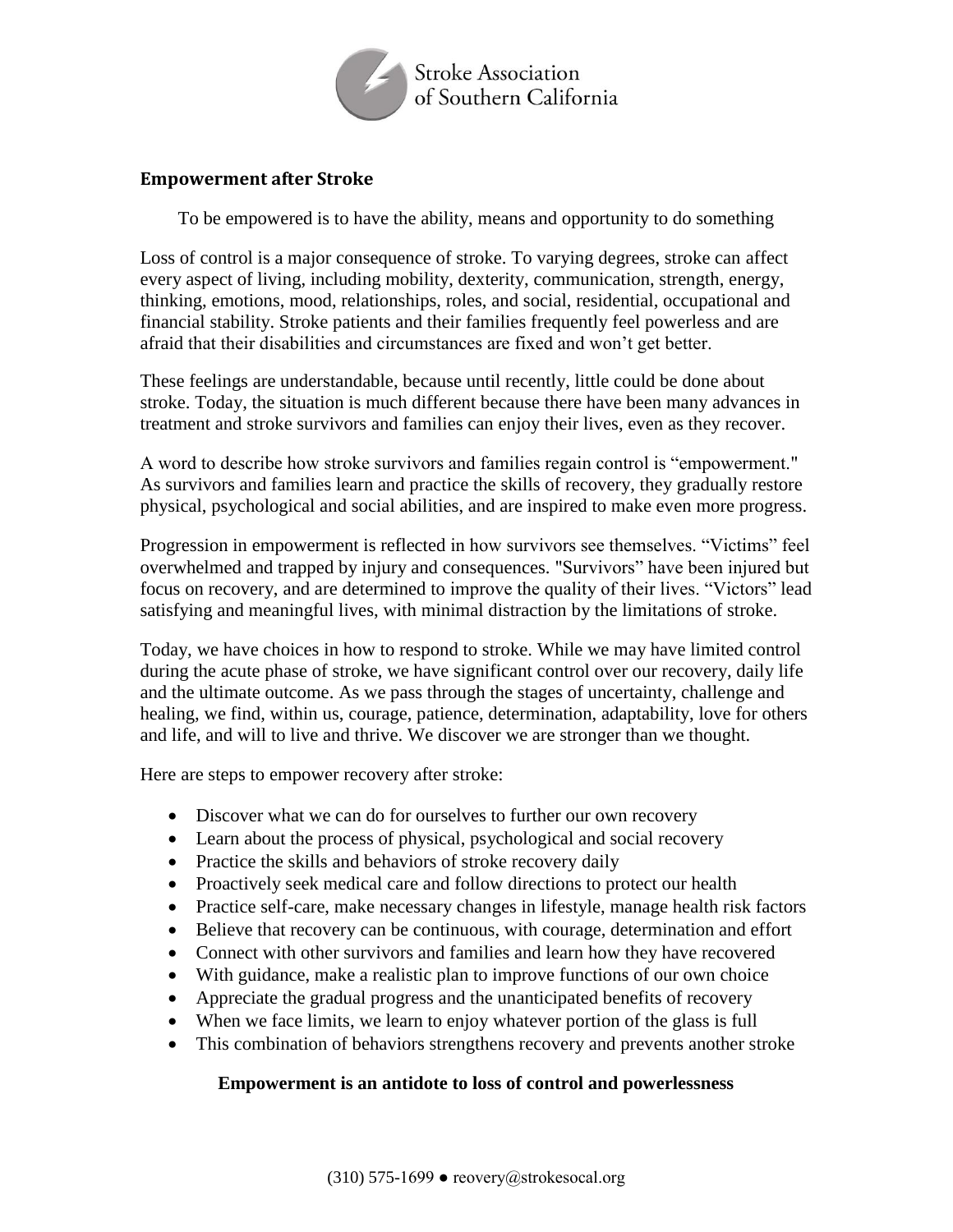

### **Pulse Therapy and Long-term Recovery**

- 1. Physical recovery from stroke is a gradual process of biological healing and improved functioning that occurs over time as a result of recurrent rehabilitation and daily practice of the skills and activities of recovery.
- 2. Optimal stroke rehabilitation begins with two or three weeks of inpatient therapy, a few months of concentrated outpatient therapy and continues with intermittent, targeted services to help survivors achieve long-term goals.
- 3. Function can often be restored over time by applying the biological processes of return and plasticity. "Return" is spontaneous restoration of lost function, as injured but viable cells heal. "Plasticity" is the brain's ability to reorganize itself and regain function by forming new neural connections.
- 4. After the initial course of rehabilitation, return and plasticity can continue to be applied effectively. Bruce Dobkin, M.D., director of UCLA neurological rehabilitation and research, recommends recurrent "pulse therapy."
- 5. Intermittent pulse therapy and regular practice activate targeted functions until these behaviors become part of daily life. Success in recovery depends on effort between therapy sessions. Someone who only goes to piano lessons but does not practice will never play well.
- 6. In addition to individual therapy, pulse therapy can be augmented by participation in weekly groups that conduct recovery exercises, educate about return and plasticity, support self-selected goals, and encourage daily home practice.
- 7. Stroke isolates and individual therapy can be a solitary experience. Survivors and families need to know that they are not alone. Working in a group generates hope, courage, and determination through personal connection, example and inspiration.
- 8. Because stroke recovery is gradual, it can be difficult to for survivors to see their own progress. Long-term recovery can be recognized with periodic assessment and comparison of survivor and family self-evaluations over time.
- 9. Support of recurrent therapy by insurance payers is important for long-term recovery. For example, under the Medicare maintenance standard, beneficiaries with chronic conditions and disabilities may receive additional targeted services year to year, including pulse therapy, to support their ongoing recovery needs.

## **Neuroplasticity does not stop at six months and neither should stroke services**